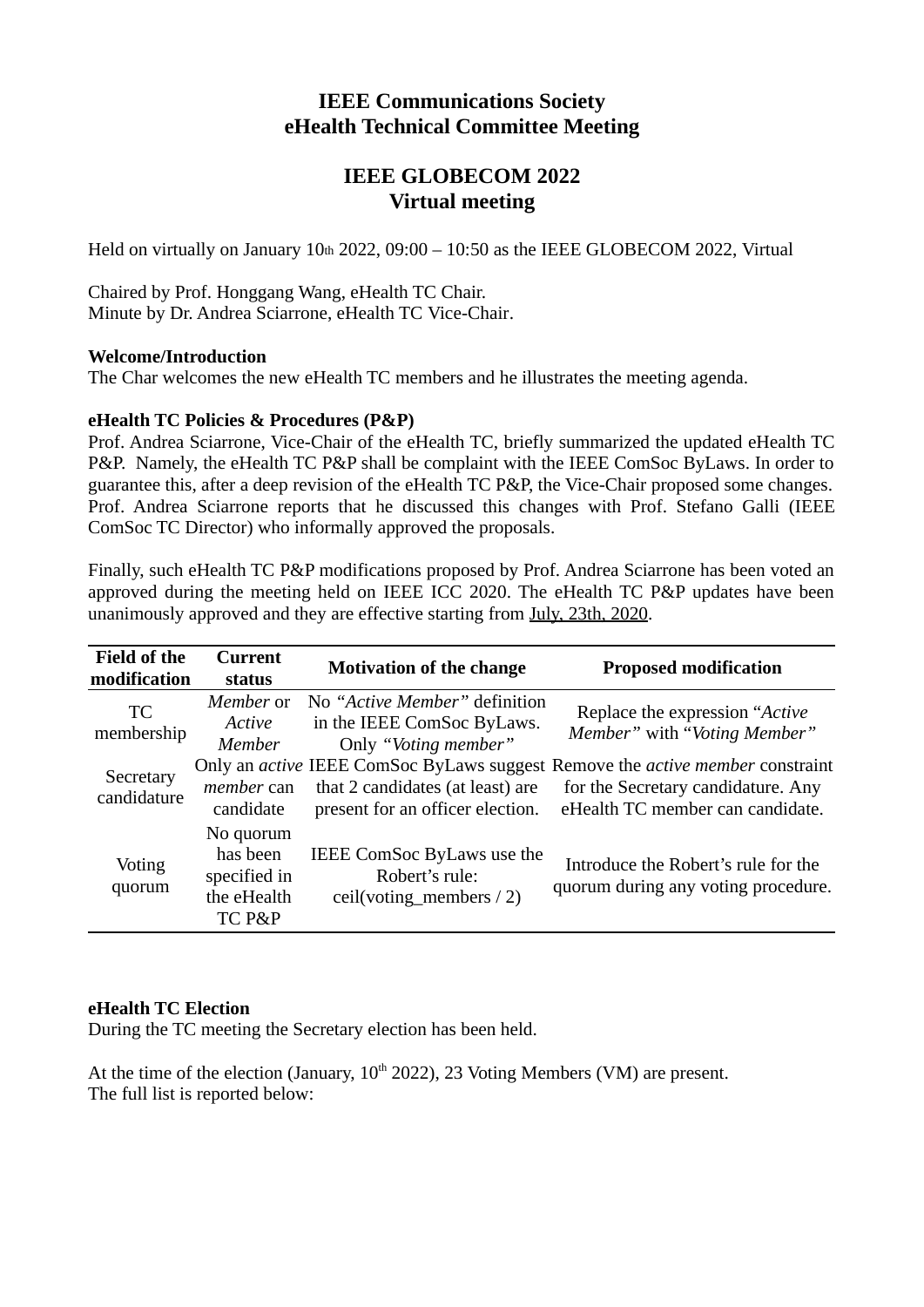- 1. Joel Rodrigues
- 2. Andrea Sciarrone
- 3. Hsi-Pin Ma
- 4. Ayman Radwan
- 5. Igor Bisio
- 6. Abd-Elhamid Taha
- 7. Shamim Hossain
- 8. Rongxing Liu
- 9. Honggang Wang
- 10. Joseph Jornet
- 11. Christos Verikoukis
- 12. Damla Turgut
- 13. Jinan Fiadhi
- 14. Sabah Mohammed
- 15. Haoran Chi
- 16. Fatima Domingues
- 17. Ghulam Muhammad
- 18. Yeong Min Jang
- 19. Sudip Misra
- 20. Nada Philip
- 21. Chiara Garibotto
- 22. Shiwen Mao
- 23. Xiaohui Liang

Today, 19 VM out of 23 are present and therefore the quorum is reached which is 2/3 of the VMs (equal to 15 people).

The TC has received 4 nominations for the Secretary position. Here are listed (strictly in alphabetical order) the candidates for the eHealth TC Secretary position.

For each of them, statement, CV and major eHealth-based accomplishments are reported.

- Xiaohui Liang;<br>• Sudin Misra:
- Sudip Misra;
- Sabah Mohammed;
- Ayman Radman;

The Nomination & Election (N&E) Committee have evaluated the profiles and it has verified they are valid candidates.

Technical Committee (TC) elections shall be administered by the eHealth TC Chair or, in his/her absence, any other elected officer, normally during a TC meeting at GLOBECOM. In the case of two candidates for a position, election is by simple majority. For the case of more than two candidates, selection proceeds by attending voting members through a series of elections: at each stage, the individual gathering the fewest votes is eliminated, until only two remain. In the event of a tie, votes shall again be cast until the tie is broken. If that is not possible, the eHealth TC officer running the election shall cast a tie-breaking vote. eHealth TC elections will normally be open. However, upon the request of any member, the election shall proceed by secret ballot. Votes will be counted by at least one eHealth officer and any other member (officer or not). A record of vote cast must be retained for post-election audit purposes.

The result of the first round of election is the following:<br>• Xiaohui Liang:  $5 \text{ votes} (26 \%)$ 

- Xiaohui Liang:<br>• Sudip Misra:
- 2 votes  $(11\%)$ <br>2 votes  $(11\%)$
- Sabah Mohammed:
- Ayman Radman: 10 votes (53 %)

Total votes: 19